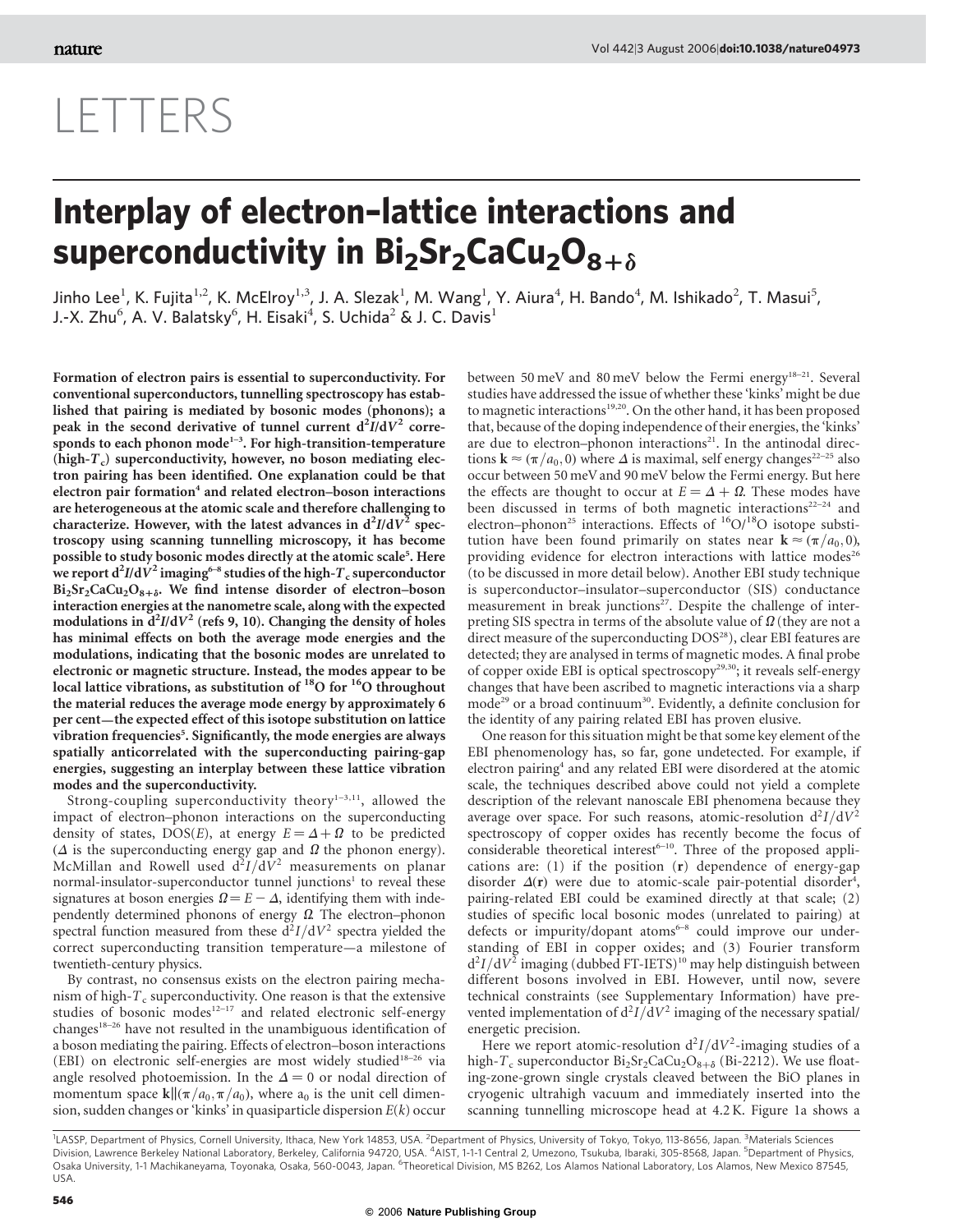topographic image of a typical BiO surface, while the inset shows the typical local density of states (LDOS) measured via a differential conductance  $dI/dV(E = eV)$  spectrum. Here we focus on the nanoscale spatial/energetic properties of the ubiquitous features at  $|E| > \Delta$  in the LDOS (for example, see arrows in Fig. 1a inset).

Figure 1b gives typical examples of  $dI/dV(E)$  spectra measured at different locations of Fig. 1a. The vast majority of these spectra exhibit peaks in  $d^2I/dV^2(E)$  occurring at the point of maximum slope in dI/dV for  $|E| > \Delta$  (arrows in Fig. 1b). Examples of the directly measured magnitude of the features in  $d^2I/dV^2$  are shown in Fig. 1b, where the horizontal axis has first been converted to  $\omega = E - \Delta$  (where  $\Delta$  is the distinct local gap magnitude for each spectrum). We provisionally consider these features as possible strongcoupling superconductivity $1-3$  signatures of EBI (see Supplementary Information).

The  $dI/dV(r, E)$  and  $d^2I/dV^2(r, E)$  are simultaneously imaged

with atomic resolution and register. From the former, the gap-map  $\Delta(\mathbf{r})$  is derived (Fig. 1c). From the latter, the energies  $\Pi(\mathbf{r})$  at which peaks in  $d^2I/dV^2(r, E)$  occur are measured. Within the context of strong-coupling superconductivity theory $1-3,9$ , the local boson interaction energies would then be given by  $\Omega(\mathbf{r}) = \Pi(\mathbf{r}) - \Delta(\mathbf{r})$ . Some systematic uncertainties may exist in the precision with which this process yields the absolute mode energy (especially for complex band structures). Nevertheless, the mean mode energy is estimated from the  $\Omega(r)$  to be  $\overline{\Omega} \approx 52 \text{ meV}$  with a statistical spread of  $\pm 8 \text{ meV}$ . This is within the range of mode energies for antinodal EBI reported in photoemission studies<sup>22–25</sup>. However, it is from analysis of the  $\Omega(r)$ images (Fig. 1d, Fig. 3d–f) that a very different perspective on the EBI of Bi-2212 emerges. We see immediately that boson energies  $\Omega(\mathbf{r})$  are heterogeneous at the  $\sim$ 2 nm scale with 40 meV <  $\Omega$ (**r**) < 65 meV, spanning the range of antinodal mode energies from photoemission<sup>22–25</sup>. The necessity of atomic-resolution  $d^2I/dV^2(\mathbf{r},E)$ -imaging



Figure 1 | Atomic-resolution d<sup>2</sup>I/dV<sup>2</sup>(r,E) imaging of electron-boson interactions in  $Bi_2Sr_2CaCu_2O_{8+\delta}$ . a, Typical topographic image of one of the surfaces under study (Z, surface height). The inset shows the characteristic dI/dV spectrum, which is proportional to the DOS. The ubiquitous features occurring at energy  $E > \Delta$  (where  $\Delta$  is the superconducting energy gap), whose spatial and energetic structure are of central interest in this paper, are indicated by arrows. **b**, Examples of  $dI/dV$  spectra in different regions of surface shown in **a**; left, the peaks in  $d^2I/dV^2$  occur at the points of maximum slope of dI/dV for  $E > \Delta$  as indicated by arrows; right, examples of the directly

measured peaks in  $d^2I/dV^2$  from the identical locations as the same-coloured dI/dV spectra in **b. c**, The image of superconducting energy gap values, or gapmap  $\Delta(r)$ , on the surface in **a. d**, Image of the distribution of boson energies  $\Omega(r) = \overline{H}(r) - \Delta(r)$  (where  $\overline{H}(r)$  are bias energies at which  $d^2I/dV^2$  peaks occur) on the surface in  $a$ . This analysis scheme to find  $\Omega(r)$  has proven reliable and repeatable on numerous Bi-2212 samples at a wide range of dopings and with different oxygen isotopes. In all cases, it gives statistically indistinguishable results for both the filled and empty states:  $E \le E_F$  and  $E > E<sub>F</sub>$  ( $E<sub>P</sub>$  Fermi energy).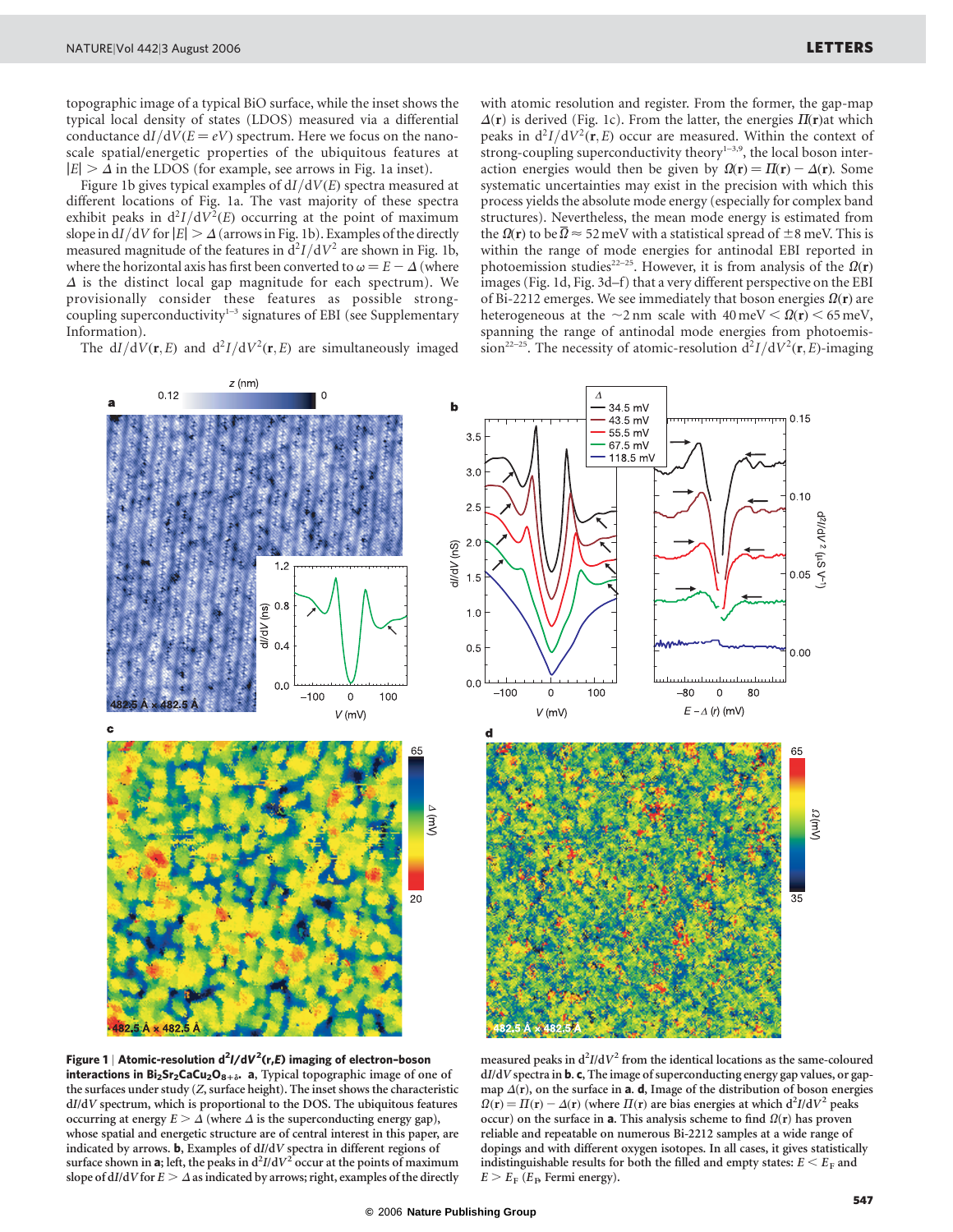

Figure 2 | Ubiquitous quasi-periodic spatial modulations in d<sup>2</sup>I/dV<sup>2</sup>(r, $\omega$ ) signals, after gap referencing. a, We define the local bosonic energy scale as  $\omega(\mathbf{r}) = E - \Delta(\mathbf{r})$ . A typical map of  $d^2I/dV^2(\mathbf{r},\omega)$  modulations integrated over energy  $\Gamma(\mathbf{r}) = \sum_{\omega=40 \text{ meV}}^{\omega=65 \text{ meV}} d^2 I/dV^2(\mathbf{r},\omega)$  then reveals directly that the quasi-periodic spatial  $d^2I/dV^2(\mathbf{r},\omega)$  modulations are parallel to the Cu–O bond directions, have wavelengths of  $5a_0$  and correlation length of  $\sim$ 50 Å. These phenomena occur in all gap-referenced  $\Gamma(\mathbf{r})$ . **b**, The

studies to fully explore EBI signatures in high- $T_c$  superconductors becomes manifest here.

In theory<sup>9,10</sup>, spatial modulations of  $d^2I/dV^2(\mathbf{r},E)$  near $E = \Omega + \Delta$ can contain key information about the EBI. But we detect no spatially periodic structure in unprocessed  $d^2I/dV^2(E)$  images in this energy range. This can be understood, however, because  $\Delta(\mathbf{r})$  is so strongly disordered (Fig. 1c) that any EBI<sup>10</sup> effects in  $d^2I/dV^2(\mathbf{r},\Omega+\Delta(\mathbf{r}))$ would be spatially scrambled. To search for these effects, each  $d^2I/dV^2(E)$  must therefore be shifted to its bosonic energy scale  $\omega(\mathbf{r}) = E - \Delta(\mathbf{r})$ , a process we refer to as 'gap referencing'. This converts the unprocessed  $d^2I/dV^2(\mathbf{r},E); |E| > \Delta$  data into a new series of  $d^2I/dV^2(\mathbf{r},\omega)$  images. These vary little (except in intensity) within the energy range  $40 \text{ meV} < \omega < 65 \text{ meV}$  where peaks in  $d^2I/dV^2(\omega)$  are detectable (see Supplementary Fig. 1). Remarkably, they all exhibit the same spatial modulations, which did not exist in unprocessed  $d^2I/dV^2(r,E)$  data before gap referencing (see Supplementary Fig. 1).

To enhance their spatial contrast, we sum the  $d^2I/dV^2(\mathbf{r},\omega)$ images over the boson energy range where EBI are detected:  $T(r) = \sum_{\omega=40 \text{ meV}}^{\omega=65 \text{ meV}} d^2I/dV^2(r,\omega)$ . This energy average produces lower spatial noise compared to a single energy map. A typical resulting  $\Gamma(\mathbf{r})$  is shown in Fig. 2a; the modulations are parallel to the Cu–O bond directions and have wavelengths  $\sim$  5a<sub>0</sub> with correlation length of  $\sim$ 50 Å. We then use  $\Gamma(q)$ , the Fourier transform of  $\Gamma(\mathbf{r})$ , in Fig. 2b to determine that the modulation wavevectors are  $p_1 \approx 2\pi/a_0[(0.2, 0); (0, 0.2)] \pm 15%$ . Within the theoretical models<sup>9,10</sup>, such  $d^2I/dV^2(\mathbf{r},\omega)$  modulations are created when electronic states, renormalized by EBI, are scattered by disorder. When scattering is modelled as due to atomic-scale variations in the pair potential<sup>4</sup>, the predictions for  $d^2I/dV^2(\mathbf{r},\omega)$  modulations<sup>10</sup> are qualitatively consistent with data in Fig. 2, if the boson is a lattice vibration mode.

Next we study these  $d^2I/dV^2$  signatures of EBI at a sequence of different hole densities per CuO<sub>2</sub>, p:  $p \approx 0.12 \rightarrow p \approx 0.24$ . In Fig. 3a–c we show that the average superconducting energy gap  $\Delta$  decreases from  $\sim$  60 meV to  $\sim$  20 meV with increasing doping, as expected. In strong contrast, Fig. 3d–f shows that, although changes occur in spatial correlations of  $\Omega(r)$ , no change is detectable in the average boson energy  $\Omega$ . In fact, histograms of  $\Delta$  and  $\Omega$  measured on five samples at different dopings (Fig. 4) reveal that, while the distributions of  $\Delta$  evolve rapidly with doping, those of  $\Omega$  appear unchanged:  $\overline{\Omega} = 52 \pm 1$  meV for all dopings. We emphasize that the doping independence of  $\Omega$  is not because the average energy  $\overline{\Pi}$  of the  $d^2I/dV^2$  peak is unchanged with doping;  $\overline{\Pi}$  changes from  $\overline{\Pi} \cong \pm 105$  meV to  $\overline{\Pi} \cong \pm 70$  meV over the doping range. It is the

characteristic wavevectors of these  $d^2I/dV^2(\mathbf{r},\omega)$  modulations, as indicated directly by the arrow in  $\Gamma$ (q), the Fourier transform (FT) of  $\Gamma$ (r), are  $p_1 \approx 2\pi/a_0[(0.2,0);(0,0.2)] \pm 15%$ . They are dispersionless within our resolution.  $c$ , The doping dependence of these  $p_1$  are analysed by plotting the magnitude of  $\Gamma$ (q) along the line (0,0) to (0,2 $\pi$ ), as shown in **b**. We find that very similar modulation wavevectors (black arrows) occur at all dopings (FFT, fast Fourier transform; a.u., arbitrary units).

difference,  $\overline{\Omega}$ , between  $\overline{\Pi}$  and  $\overline{\Delta}$  which remains constant. Furthermore, we find the  $d^2I/dV^2$ -modulation wavevectors  $p_1$  are the same for all gap-referenced  $\Gamma(\mathbf{r})$ at all dopings (see Fig. 2c).

Thus, both  $d^2I/dV^2(r,\omega)$  modulations and  $\overline{\Omega}$  are independent of



Figure 3 | Doping dependence of electron–boson interactions of Bi<sub>2</sub>Sr<sub>2</sub>CaCu<sub>2</sub>O<sub>8+ $\delta$ </sub>. a–c, Gap-map  $\Delta$ (r) for three values of p, respectively  $\sim$ 0.12,  $\sim$ 0.18 and  $\sim$ 0.24. d–f, Simultaneously determined  $\Omega(r)$  images. Note that the colour bar is reversed here to show directly how higher  $\Omega$  is correlated to lower  $\Delta$ , and vice versa. Also, we can see that spatial correlations of  $\Delta(\mathbf{r})$  and  $\Omega(r)$  both change together with doping. Regions of **a** and **d** that are black are where neither the value of  $\Delta$  nor  $\Omega$  can be determined because there are no coherence peaks or  $d^2I/dV^2$ -peak features (see blue spectra in Fig. 1b).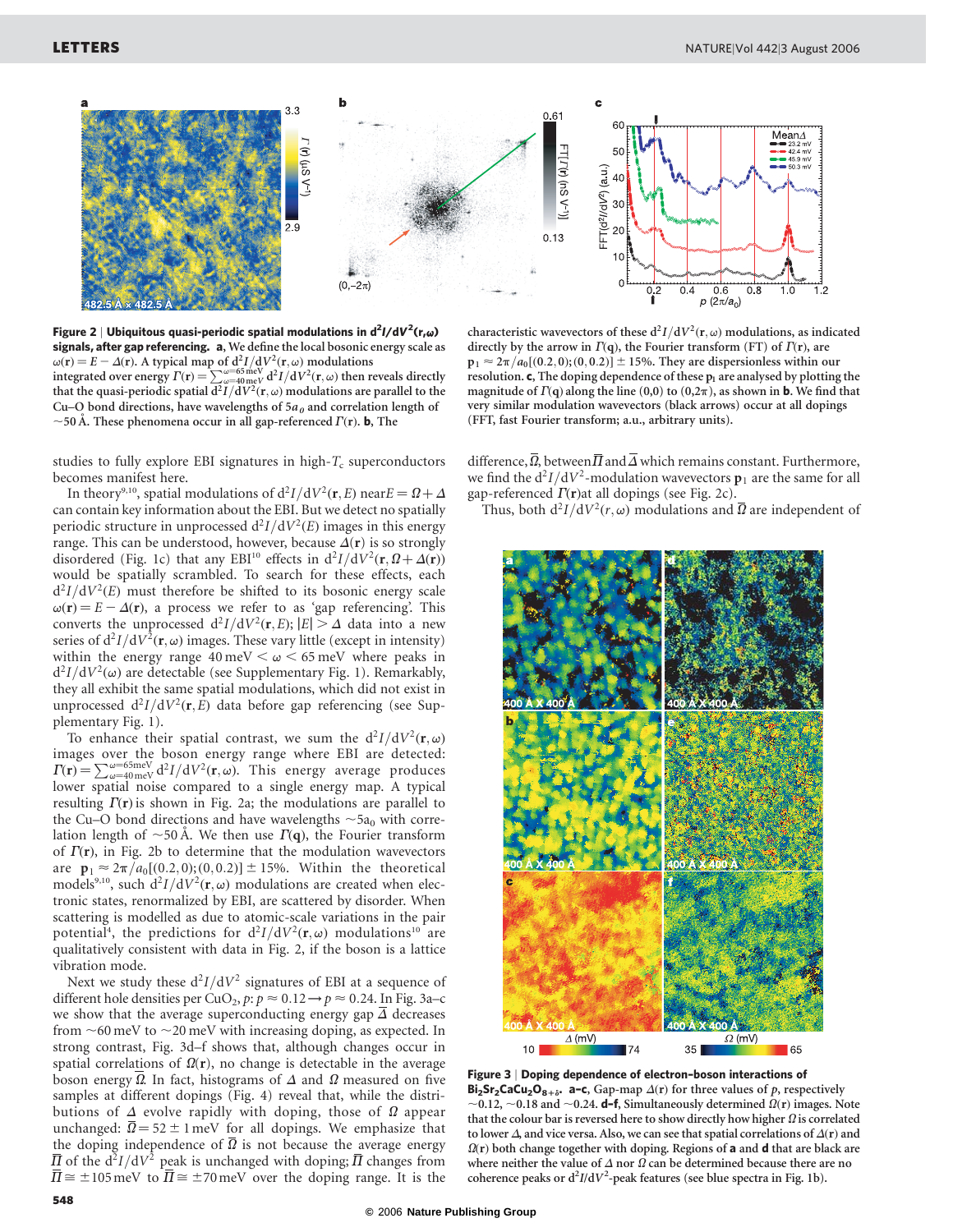

Figure 4 | Doping dependence of energy gap histograms and boson energy histograms in Bi<sub>2</sub>Sr<sub>2</sub>CaCu<sub>2</sub>O<sub>8+ $\delta$ </sub>. a, Histograms of measured energy gaps  $\Delta$ from a sequence of samples with different dopings, black being strongly overdoped and blue strongly underdoped. We see clearly that  $\Delta$  falls rapidly with rising doping, and that the distribution of  $\Delta$  sharpens: there can be little doubt that the doping is indeed changing. **b**, Histograms of measured boson energies  $\Omega$ , from  $d^2I/dV^2$ -imaging measurements performed simultaneously with a. Within the uncertainty, neither the distribution nor the mean value of  $\overline{\Omega} = 52 \pm 1$  meV are influenced by doping. Furthermore, since the same value of  $\Omega(r)$  is associated with different absolute values of  $\Delta$ (r) at different dopings, the most plausible explanation is that the doping-independent distributions of <sup>Q</sup> are inherent to the crystal.We note that in our  $>$  10<sup>6</sup> atomically resolved dI/dVand d<sup>2</sup>I/dV<sup>2</sup> spectra in this study, the minimum in dI/dV always occurs near  $\Omega_{\text{dip}} = \pm 26$  meV at all dopings (see Supplementary Fig. 2).

doped hole-density. Which boson<sup>13-17</sup> could exhibit such dopingindependent EBI characteristics? The 'resonant' spin-1 magnetic excitation mode<sup>15</sup> appears inconsistent with the doping independence of mode energies because its energy is 43 meV in Bi-2212 but, more importantly, is believed to be strongly doping dependent. The incommensurate, dispersive, spin density wave modes<sup>16,17</sup> also appear inconsistent because of their characteristic strong energyor doping-dependences. By contrast, because energies of latticevibration modes change little with doping, they are logical candidates for the boson detected by  $d^2I/dV^2$  imaging.

Indeed, electron–lattice interactions are well known to influence copper oxide superconductivity. For example, the energy of a phonon mode at momentum transfer  $Q \approx 2\pi/a_0[(0.25, 0); (0, 0.25)]$ diminishes rapidly towards 50 meV upon cooling into the superconducting state $12-14$ , as might be expected for strong phonon interactions with superconducting quasiparticles. Furthermore, studies have revealed an unusual  ${}^{16}O/{}^{18}O$  isotope substitution effect<sup>26</sup> on the electronic structure; the data point to maximum influence of lattice modes on the high energy ( $E \approx -250$  meV) electronic structure near the antinodes, with a much weaker impact above  $T_c$  and at low energy. Although these results are not consistent with the simplest Eliashberg picture of electron–phonon interactions<sup>26</sup>, they do represent evidence for interactions between states near  $\mathbf{k} \approx$  $(\pi/a_0, 0)$  and lattice vibrational modes. Furthermore, there have been detailed photoemission studies<sup>25</sup> of antinodal quasiparticles coupling to a bosonic mode—ascribed to a  $B_{1g}$  Cu–O bond-buckling phonon from theoretical analysis. Taken in combination, these studies point to interactions between antinodal quasiparticles and Cu–O-related lattice vibrations as influencing high temperature superconductivity—although the precise implications for electron pairing mechanism remain uncertain.

To test the hypothesis that bosons detectable by  $d^2I/dV^2$ -imaging techniques in  $Bi_2Sr_2CaCu_2O_{8+\delta}$  are lattice vibration modes, we prepared crystals in which the normal <sup>16</sup>O was completely substituted by <sup>18</sup>O (as verified by frequency shifts detected in Raman spectroscopy). Figure 5a provides the comparisons between the distributions of  $\Omega(\mathbf{r})$  and  $\Delta(\mathbf{r})$  in different samples containing complete substitutions of the two oxygen isotopes. For each sample, we take  $\Delta(\mathbf{r})$ and  $\Omega(\mathbf{r})$  and construct a two-dimensional histogram of the frequency of occurrence of spectra with a given pair of values  $(\Delta,\Omega)$ . Each



**Figure 5** | <sup>18</sup>O/<sup>16</sup>O isotope effects on d<sup>2</sup>I/dV<sup>2</sup>(r,ω) spectra and the distribution of boson energies. The substitution of <sup>16</sup>O by <sup>18</sup>O was demonstrated via Raman spectroscopy of both in-plane and out-of-plane oxygen vibrational mode frequencies. **a**, Two dimensional  $\Delta\Omega$ -histograms of the frequency of occurrence of a given pair of  $\Delta$ ,  $\Omega$  values in a single spectrum. Data for <sup>16</sup>O are in blue and <sup>18</sup>O in red. Although the  $\Omega$  vary in a fashion correlated with  $\Delta$ , the shift in  $\Omega$  with substitution of <sup>16</sup>O by <sup>18</sup>O is downwards by several meV. The vertical shift of 5.6 meV in  $\Delta$  between samples occurred inadvertently, because the hole density—as determined independently from  $T_c$  (<sup>16</sup> $T_c \approx 76$  K, <sup>18</sup> $T_c \approx 88$  K)—was slightly different

in the two samples. As far as we know at present, no importance should be attributed to this shift. **b**, The histograms for all values of  $\Omega$  for samples with  $16$ O (blue) and  $18$ O (red). The average shift of energy with isotope substitution is  $-3.7 \pm 0.8$  meV. We find this same shift if  $\Omega$  distributions are measured for both filled ( $E > E_F$ ) and empty ( $E < E_F$ ) states. c, The normalized correlations between the dopant atom locations  $O(r)$  and both  $\Omega(\mathbf{r})$  and  $\Delta(\mathbf{r})$ . While zero-displacement dopant-gap-map  $O(\mathbf{r}) : \Delta(\mathbf{r}) \approx$ +0.35 as expected, and  $\Omega(r)$ :  $\Delta(r) \approx -0.30$  consistent with Fig. 3, we find that  $\Omega(r)$  and  $O(r)$  are uncorrelated (solid black line).